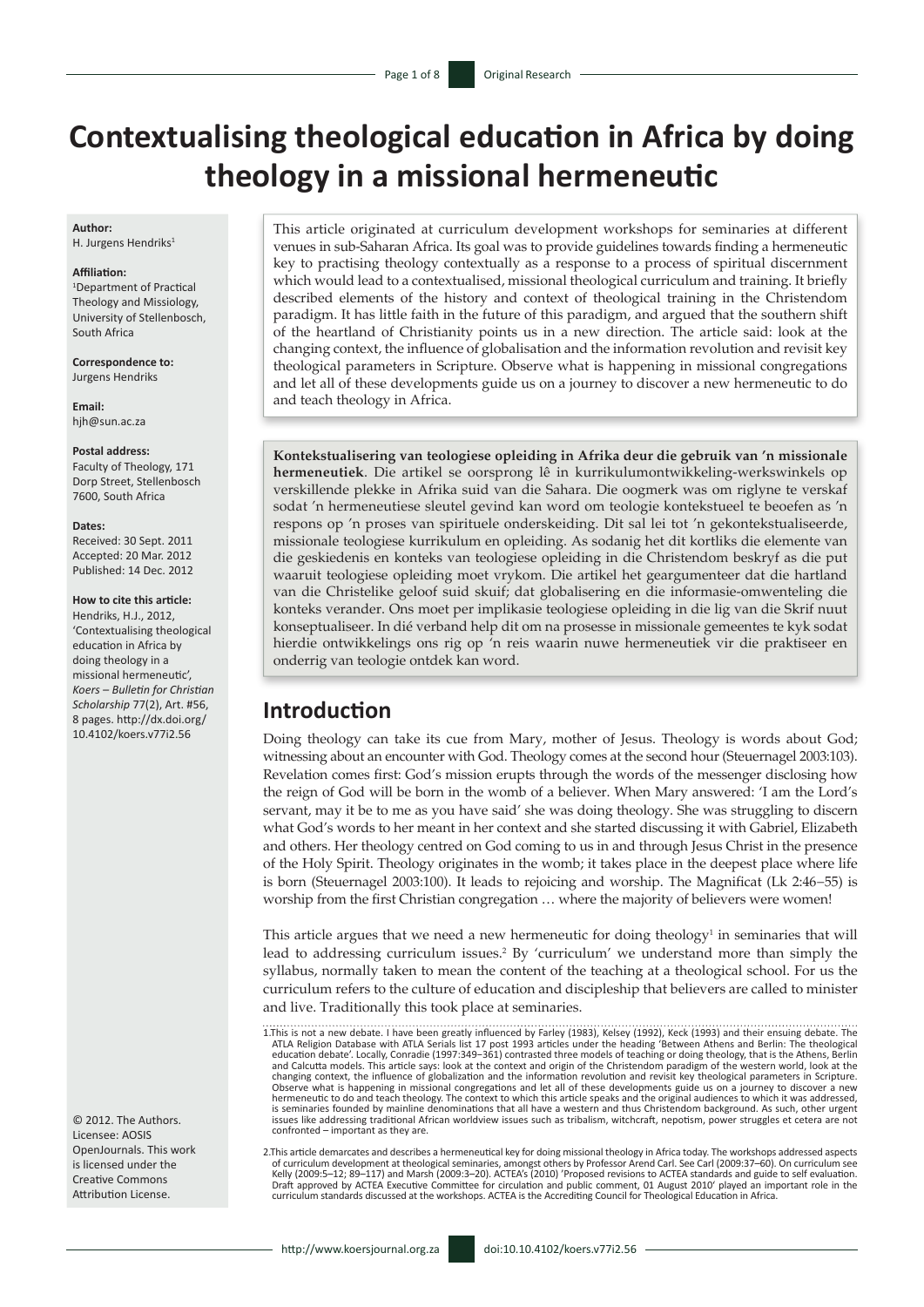It is clear that Jesus' ministry concentrated on training 12 disciples, and leadership development is a modern way of referring to this training. His first disciple was his mother, Mary. Cultural patriarchal curtains hide much about their relationship − but she was, by way of metaphor, the first visiting professor, when Jesus started training the 12 at a wedding in Cana in Galilee (Jn 2).

With these remarks I have indicated the theological parameters of this article. I believe we need seminaries with contextual curricula and responsive training that stays in touch with what is happening in congregations. As theology comes at the second hour, so seminaries came much later. Responsive training and curriculum development are conceived as a spiritual discernment exercise, and as a walkwith-God practice (Steuernagel 2003:100; Keifert 2009:15). Without the Holy Spirit's life giving presence there is no life, no real theology (Barth 1958:614). Worship is a close second. Look at Mary and Elizabeth − they were rejoicing in worship. Worship clears the mind and opens the heart for curriculum development and responsive training.<sup>3</sup>

# **Understanding the problem**

African theologians and seminary staff are confronted with new realities and challenges that are not addressed by the curricula that they are teaching.<sup>4</sup> I want to map the problem with which we are confronted before indicating some parameters of the challenging journey of discovering new avenues for theological education and responsive training.

History helps one to understand the problem. Lamin Sanneh asked: *Whose religion is Christianity?* (2003). Jenkins's trilogy (2002, 2006, 2009) indicated how the heartland of Christianity is moving South. The decline of Christendom<sup>5</sup> with its strong European DNA structure is a reality (Bosch 1991:274−5; Guder 1998:5−6). In the Western theological world, from where Africa inherited most of its theology, the story of theology and the importance of professional theological training at universities go back to the Reformation and Enlightenment (see Farley 1983, Kelsey 1992; Keck 1993 & Keifert 2009:14−17) and even before these periods. Intellectually the Reformation had to confront aspects of erroneous doctrine in the Roman Catholic Church. As such, it needed well-schooled clergy that were able to empower the laity with biblical knowledge in order to confront the Roman Catholic Church. It was an enormous intellectual challenge (Tickle 2008:43−57). During the Enlightenment period theology had to compete with the growing rationalism in a world that was moving away from superstition. The discovery of ways to print books at

3.Emily Brink writes in the *Reformed Communiqué* (2011:2) that research in 13 countries show 'that churches are hungry for spiritual and worship renewal in the face of unprecedented social and political change...'

4.For this discussion in Kenya, see LeMarquand & Galgalo (2004).

5.My understanding and use of the word Christendom is similar to that of Andrew Walls, discussed in the second chapter of *The cross-cultural process in Christian history (*2002:34–47). Walls (2002:34) explains that Christendom is 'a conception in which Christianity was essentially linked to territory and the possession of territory.' This led to the idea of a Christian nation (p. 35). 'The Protestant Reformation resulted in the division of Christendom, but not in the abandonment of the idea (p. 37).' Colonialism exported Christendom to the new world but one should also say that many missionaries broke with the idea and opposed cultural imperialism  $(p. 42)$ 

Gutenberg helped people to become literate and the natural sciences proved superstition wrong. Non-verifiable belief became a private affair (Bosch 1991:266). Theology became one of many academic disciplines competing for power and respect in the world of the university (Heitink 1999:19−34).

At the same time, most European nations were involved in colonial enterprises and needed the support of their respective churches. The missionary movement had a major impact on the church and in the colonies. Not all of this was bad − by no means! However, in universities and seminaries leaders were trained to lead the faithful in pursuit of Christendom ideals and dreams. Nation states were building colonial empires and needed the legitimising support from their national churches. Eventually, in 1914 and again in 1939, there was war. These devastating wars were followed by a cold war. Unspeakable atrocities, suffering and pain were experienced. It led to the demise of the church in the West. The church was compromised and discredited. The Western seminary is a product of this history carrying its DNA structure in its bones and fibre.<sup>6</sup>

# **The context is changing**

The globalised world requires a new paradigm in leadership and training. I want to explain this by referring to the basic hypothesis of one of the most quoted sociologist<sup>7</sup> and highly respected intellectual leader Manuel Castells. I will be referring to the second book of his trilogy on *The information age: economy, society and culture, The Power of identity* (2004).

Castells describes how the world is changing in this period of late modernity through the combined impact of globalisation, informationalisation and technology. Information technology based on the World Wide Web (www) is restructuring the economy, capitalism and society. The networking form of organisation and its varied forms of communication along with its flexibility and power is transforming society, culture and the way we experience time and space. We have a new world characterised by the networked society in which social movements are playing an increasingly important role. Social movements<sup>8</sup> construct identity.

Castells's (2004:7−8) basic hypothesis is that the social construction of identity and the content of that identity take place in a context marked by power relationships. Identity is formed in one of three ways:

**1. Legitimising identity** is generated by civil society and introduced by the dominant institutions of a society and those in authority. It works from the top-down and dominates society. It is illustrated by the nation-state and the Christendom church. It is driven by ideology.

6.For some views on this onslaught, see 'Africa in History' by Walls (2002:85–115).

<sup>7.</sup>The 2000–2009 research survey of the *[Social Sciences Citation Index](http://thomsonreuters.com/products_services/science/science_products/a-z/social_sciences_citation_index)* ranks him as the world's fifth most-cited social science scholar, and the foremost-cited communication scholar (see Wikipedia n.d.[b]).

<sup>8.</sup>Social movements are purposive collective actions whose outcome, in victory as in defeat, transforms the values and institutions of society. Because there is no sense of history other than the history that we sense, from an analytical perspective, there are no 'good' or 'bad', progressive or regressive social movements (Castells 2004:3−4).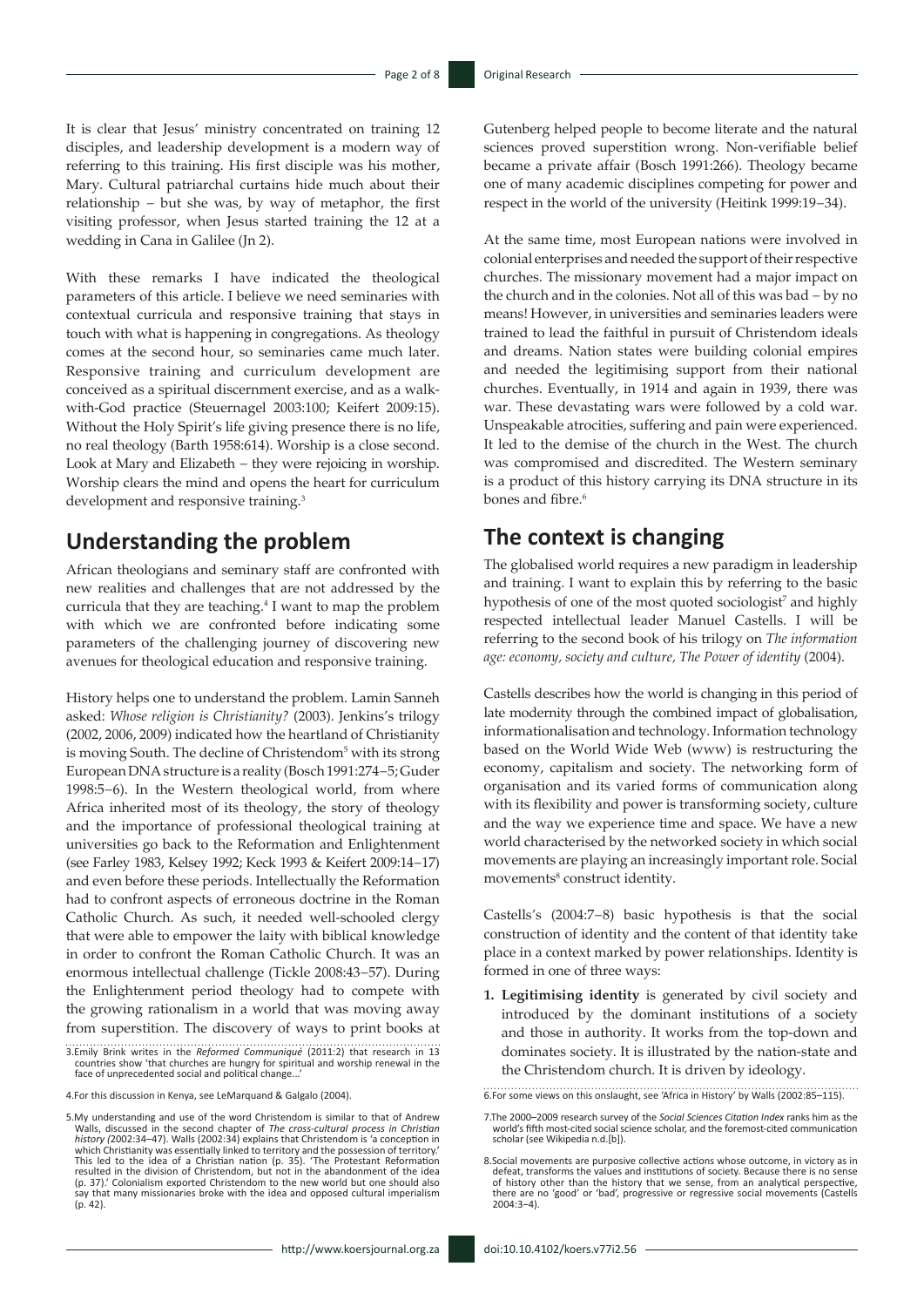- **2. Resistance identity** is generated by those actors who are devalued or stigmatised by the logic of domination. They form communities or political parties or rebel groups in order to resist unbearable opposition or oppression and build upon already existing identities defined by history, geography, biology, belief, race, ethnicity and other criteria. It is a defensive identity and is best illustrated by religious fundamentalism such as the Religious Right in the United States of America (USA) and, in the world of Islam, Al-Qaeda (Castells 2004:108–144). It is mostly motivated by anger and fear. From January 2011 the Arab world awakened to this surge to resist dictators. In Egypt and Tunisia heads of government were overthrown, leading to widespread unrest, even in Swaziland demonstrations erupted.<sup>9</sup>
- **3. Project identity** is built when social actors build a new identity that redefines their position in society and in doing so, seek the transformation of the overall social structure. Examples are feminism and the ecological movements. This identity produces subjects. *Subjects are not individuals but the collective social actors* through which the individual reaches a holistic meaning in his or her experience. It is mostly motivated by a justice-based intellectual dream and inspires hope.

The short reference to how Castells describes sociological processes in modern Western history serves to illustrate what legitimising identity formation is, and how the European nation-states and their Christendom denominational partners applied it. In retrospect it is clear how they manipulated the minds and cultures of people (Bediako 1992, 2004), exploiting them to benefit from their scramble for political and economic power and empire building. The opposing interests and ideologies of the competing Western and Eastern nations eventually led to war.

From Castells' analysis the following is clear: power is in the process of being redefined (2004:424−5). It is moving from physical power to intellectual power; from *Macht* (German) or Might to Mind; from guns to information. Power has moved to the network society where there are two major actors. The first is the power elite. Castells calls them globapolitans (2004:72); they are the people who control the flow of money, and the main financial actors in the informationalised global neo-capitalistic economy. The second major player is social movements – of which the church can be one! It will, however, have a radically different identity from that of Christendom.

In *The power of identity* Castells (2004) describes how the different identity formation processes works, illustrating them with case studies from all continents. With information technology becoming available to all people, power balances shift. Urbanisation is accelerating all over the world. People form new social networks in order to face new challenges. The nation state is in demise<sup>10</sup>, democracy is under attack and

9.See GlobalSecurity.org (2000).

10.Walls's (2002:104–110) view on the nation-state from a historian's point of view is prophetic and interesting when he speculates about a 'post-nation-state' situation where movements may play a more significant role. patriarchalism, the founding structure of all contemporary societies (rife in Africa), built on the power and authority of men over women and children, is experiencing an irreversible transformation Castells (2004:192−302). The structure and culture of families are changing worldwide. Nothing seems to be the same any longer.

# **Uploading: Harnessing the power of communities**

Brian McLaren remarked (2000:11): 'If you have a new world, you need a new church.<sup>11</sup> You have a new world.' The cultural tectonic plates of our world are shifting. Thomas Friedman's bestseller *The world is flat* (2007) helped me to understand one of the most fundamental implications of this shift for the church and theological education. This book is a vivid collection of stories illustrating the extent to which the economic playing field is being levelled. The world has become a village. Friedman used a different hermeneutic to confirm what Castells explained in sociological terminology. The first of his ten 'flatteners' was the fall of the Berlin Wall on 11 September 1989, being the tipping point (Gladwell 2001) that unleashed forces (social movements) that ultimately liberated countless people. The first of the major breakthroughs was brought about by the information revolution that started in the mid-1980s Friedman (2007:51−55). The unrest in the Arab world from January 2011 onwards echoes the same sociological phenomenon.

I found the fourth flattener the most important one to understand. It is about harnessing the power of communities. Friedman (2007) defines uploading as follows:

The newfound power of individuals and communities to send up, out, and around their own products and ideas, often for free, rather than passively downloading them from commercial enterprises or traditional hierarchies, is fundamentally reshaping the flow of creativity, innovation, political mobilization and information gathering and dissemination. It is making each of these things a bottom-up and globally side-to-side phenomenon, not exclusively a top-down one. … Uploading is, without doubt, becoming one of the most revolutionary forms of collaboration in the flat world. More than ever, we can all now be producers, not just consumers. (p. 95)

Harnessing communities is a major new trend with enormous potential for congregations and seminaries alike. Friedman says (2007:96): 'Our communication infrastructure has taken only the first steps in this great shift from audience to participants, but that is where it will go in the next decade.' The top down approach is replaced by a *bottomup* and especially *side-to-side* movement. It is a *revolution* of collaboration: users become *producers*, not just *consumers***.**  It is a massively emancipating move. The best illustration of the paradigm difference is to compare the *Encyclopaedia Britannica*, authored by specialists and highly qualified academics to the achievement of Wikipedia, a network

<sup>11.</sup>The church is, of course, a creation of God. What McLaren means is that the church in so many cases lost its true identity and by the grace of God, that identity needs to be rediscovered.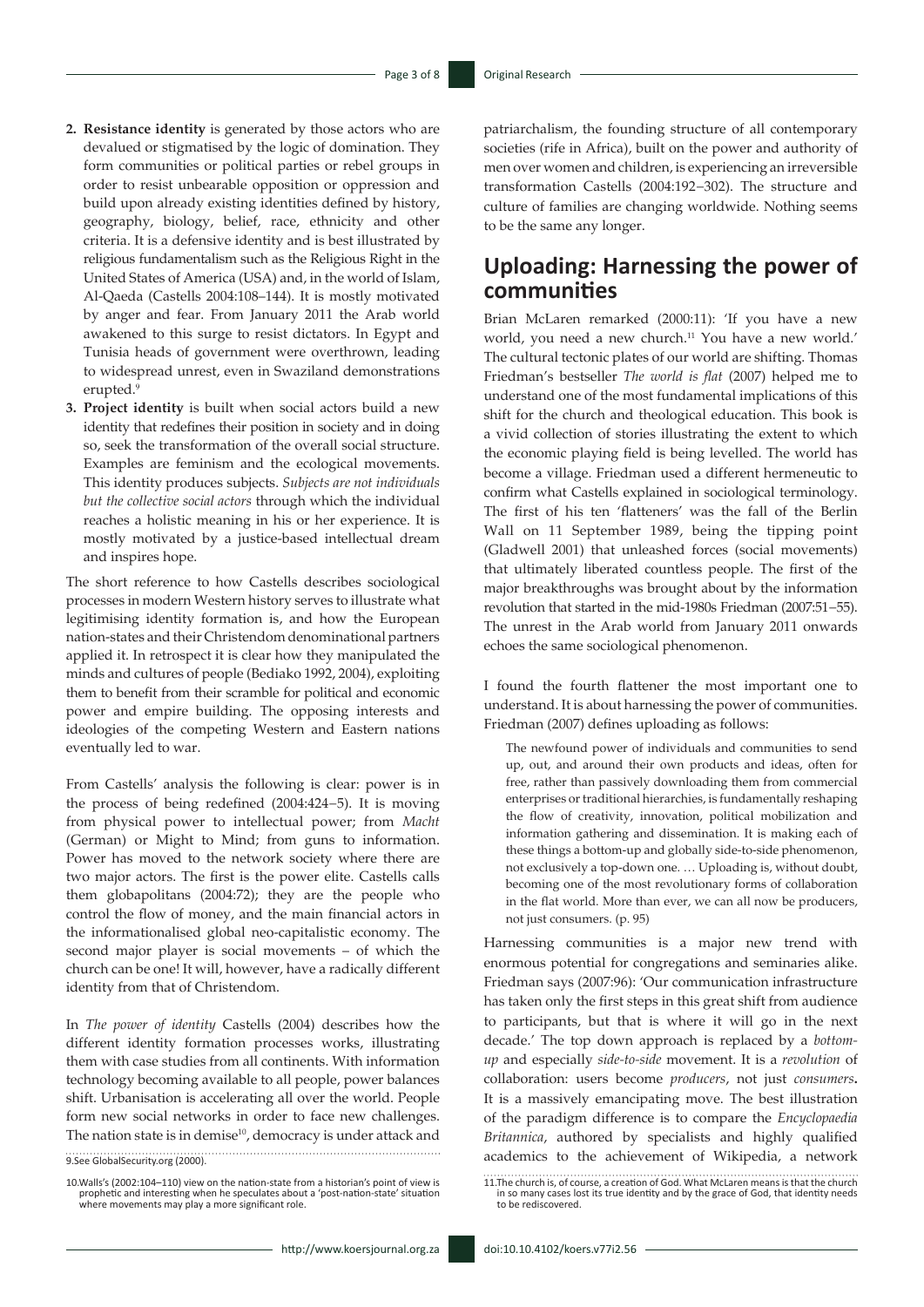based encyclopaedia, started in 2001, that is a collaborative effort by voluntary participants that within a very short time outstripped the *Encyclopaedia Britannica* and became the most used and biggest source of reference<sup>12</sup>. Rephrasing this in Castells's sociological categories, one can say that legitimising identity formation is replaced by the power that social networks and movements have to pursue project identity formation.

The best illustration of this phenomenon in Africa may well be the intensely emotional conflict that most mainline denominations are experiencing in worship liturgy (Long 2001; Brink 2011:2). The liturgy was directed from the pulpit by an ordained minister strictly according to the prescribed order. Mass prayer changed all of this (Soko 2010)<sup>13</sup>. Audiences became participating producers forming social networks which one can visually see as people are sending one another SMSes. We are on our way to understanding something about rethinking curricula and responsive training and the power of congregations where the Spirit of God is active.

# **A new hermeutic for seminary and congregation**

Uploading, or harnessing the power of community, of social networks where people are participants and not simply an audience, should ring a few theological bells. Start by listening to 1 Corinthians 12, Romans 12, Ephesians 4:1−17! Apply this phenomenon to the history of the expansion of Christianity and suddenly lights go on. Andrew Walls's *The cross-cultural process in Christian history* (2002) helps to understand one the growth and decline patterns between North and South as well as in the course of history. In short, he illustrates four patterns in history:

- 1. The Christian story is not a steady triumphant progression; it is a story of advance and recession. (p. 12)
- 2. Christian faith must go on being translated, must continuously enter into the vernacular culture and interact with it, or it withers and fades. (p. 29)
- 3. Islamic expansion is progressive; Christian expansion is serial (p. 30). The heartland of Christianity moved from Jerusalem to Asia-Minor, to Africa, to Europe. It is moving from the North to the South. No church, no place, no culture owns Christ. (p. 66)
- 4. A significant feature of the demographic and cultural shifts in the Christian centre of gravity is that each threatened eclipse of Christianity was averted by its cross-cultural diffusion. Crossing boundaries has been the life blood of historic Christianity. The energy for these crossings has come from the periphery rather than the centre. (p. 67)

12.See Wikipedia n.d.(a).

In Walls's discussion, Acts 15 plays a major role. Paul and Barnabas met with the apostles in Jerusalem and the 'synod' decided not to make proselytes $14$  but to entrust converts with the gospel. Conversion meant turning to Christ and following him in your culture and place, using your mother tongue to worship Him. It means addressing what is wrong in your culture (Acts 15:20). Romans 12:1−2 reminds one that this can never be a superficial process. The letter to the Ephesians is a prime example of handling the cross-cultural process. Where this happens, the gospel takes root in new soil and grows. Sanneh (2003) illustrates how this happened in Africa after the missionaries left (circa 1962). Between 1970 and 1985 Africa saw 16 500 conversions a day, with Christianity numerically overtaking Islam (Sanneh 2003:15). It had its own leaders, sang its own music, preached in the vernacular and worshiped and grew by multiplication at congregational level − with *very* little seminary involvement at all (Cox 1995:243−262). The growth of the church in Africa is, in sociological terminology, social networks working on the uploading principle even before the heyday of the information revolution. Christianity is a religious social movement. Congregations that proclaim the Gospel in their own culture are busy with, again in sociological jargon, *project identity formation*. The project is local congregational manifestations of the Kingdom of God being drawn into the *missio Dei*15 (Bosch 1991:389; Guder 1998:81−82).

## **The Paradigm Shift**

The argument will now be summarised. Christendom is in decline. We understand that it has major fault lines in its epistemology.16 Van Huyssteen (1997) explains:

Postmodernism is, as I see it, first of all a very pointed rejection of all forms of epistemological foundationalism, as well as of its ubiquitous, accompanying metanarratives that so readily claim to legitimize all our knowledge, judgements, decisions and actions. Foundationalism, as is generally defined today, is the thesis that all our beliefs can be justified by appealing to some item of knowledge that is self-evident or indubitable. Foundationalism in this epistemological sense therefore always implies the holding of a position of inflexibility and infallibility, because in the process of justifying our knowledge claims, we are able to invoke ultimate foundations on which we construct the evidential support systems of our various convictional beliefs. (p. 2)

The seminary is a product of late Christendom and modernism. It usually forms denominational proselytes and Western theology proselytes. Theologically we see the Acts 15 principle, the cross-cultural dissemination of Christianity taking place in Africa and elsewhere. It was well illustrated

<sup>13.</sup>Soko's doctoral dissertation dealt with the schisms in the Reformed Church in Zambia. Pentecostal and charismatic influences (Kalu 2008) are changing the liturgy of mainline denominations. Mass prayer depicts these tendencies. Mass<br>prayer that leads to chaos should surely be addressed with the principles of 1<br>Corinthians 11–14. The church in Africa needs teaching! However, has changed and theological training & curricula have to take cognisance of it. The pulpit is no longer the castle of a king and a one-man-show.

<sup>14.</sup>A proselyte was someone who was circumcised and who was to adopt the Jewish tradition and obey the Torah. It meant that he [*sic*] had to leave his own culture behind and convert to a new culture.

<sup>15.</sup>*Missio Dei* literally means the mission of God. It is God's agenda for the world. This is what the church should discern and be involved in: God's agenda. The problem with the Christendom paradigm was that ideological agendas of denominations and nations influenced the agenda of congregations (see Wikipedia, n.d.[c]).

<sup>16.</sup>A helpful interpretation of how to deal with the changing theological reality can be found in Osmer (2008:129−173 and even more so: Green & Robinson [2008]).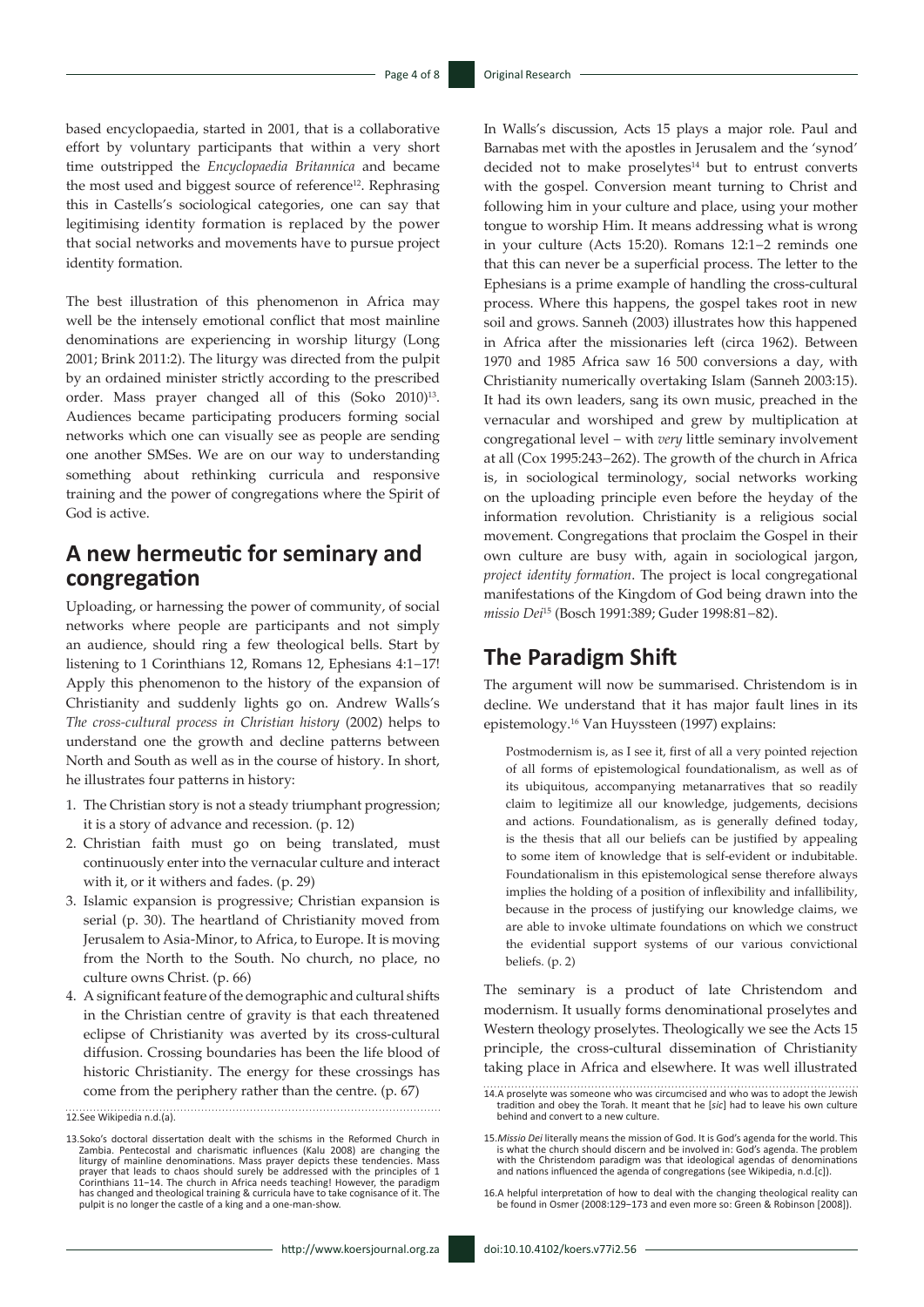by the Lausanne 3 meeting, held in Cape Town in October 2010. The church is growing. Millions of Marys, Elizabeths and Zechariahs are breaking out in song and worship all over our continent. They are doing theology, because they have experienced the presence and power of God. They are forming congregations, they need discipling.

The point should be clear: we have a new world. We have a new church. We need a new approach to leadership development, to the formation of prophets and apostles for the church. Making disciples needs a contextual reformulation for our day and age. The key to it will be in the congregations where the Spirit is moving, where Mary and Elizabeth − later followed by Zechariah (when he got his voice back) − are singing and worshipping because they have been in the presence of their Saviour and Lord. They are an example of responsive training, they were taught with a completely different curriculum compared to that of synagogue stuff! Note: project identity formation took place and the project was the living and proclaiming of the Kingdom of God.

# **Discovering a missional hermeneutic**

Seminaries that are stuck in a Christendom DNA structure will find it hard to survive.<sup>17</sup> They train proselytes, they are following the principles of legitimising identity formation and are focused on denominational survival. There is no future there.18 We should take our cue from Mary, the mother of Jesus. Doing theology is getting engaged in the *missio Dei.*

What I am saying is that if we study missional congregations and our attitude is one of humility and an openness to listen to countless Marys, Elizabeths and Zecharias in Africa, we may be taken on a journey where we can learn something about responsive training, about how seminaries can train leaders that will be able to upload and form social movements called congregations where project identity formation envisaging the Kingdom takes place. We have a new world, we need a new church. A new church will eventually spawn a new form of theological training.

At the 2010 meeting of SAMS (South African Missiological Society) SAPMC<sup>19</sup> members delivered papers in which they described what they are learning from Southern African congregations on a missional journey (Hendriks 2009; Marais 2010; Mouton 2010; Nel 2010 & Niemandt 2010). I will illustrate how one should learn by listening to the Marys in congregations. Three spiritual practices taking place on a congregational level, namely dwelling in the world, dwelling in the Word and plunging, were, amongst others,

19.See Communitas n.d.

# **Dwelling in the world**

It is a new world. In this new world the Christendom church is dying. The *missio Dei* is focussed on this world so it makes sense to understand what is happening in the world because Christians are to be its light; Christians are to be salt in this world.

I will now illustrate how transformation took place on a congregational level in the South African Partnership for Missional Church (SAPMC). The logic is that we should follow the same process if we want to discern a way forward in theological education and curriculum development. There are no final answers in this article. We are only at the beginning of a process of transformation.

Congregations seeking a way forward form a cluster after obtaining their respective church councils' permission (Hendriks 2009:109−119). They appoint leaders to guide them through the process. Laity plays a key role, but not without their clergy's integral involvement. The cluster of congregations then departs on a missional discernment journey of approximately three years. This journey has four phases during which they seek to build five capacities:

- 1. discovery: building the capacity to listen
- 2. engagement: building the capacity to take risks
- 3. visioning: building the capacity to focus
- 4. practice and growth: building the capacity to learn and grow
- 5. the fifth capacity, sharing and mentoring, is built throughout the process.

Clusters meet nine times over the three-year period and these meetings have the following set of activities that form the agenda of each meeting:

- • dwelling in the Word
- reflection on what was learned
- learning from one another
- function-orientated teaching
- practising the teaching by dwelling in the world.

In most congregations this starts with congregational discovery and training members to listen. Developing listening leaders and listening teams (Keifert 2006:76−79; Marais & Taylor Ellison n.d.) is accomplished by teaching basic principles of applied ethnography. The very elementary research that members undertake is revealing the congregation and the world in ways not known before. The cluster events gradually prepare and lead the way for crossing boundaries towards the wider world. At the seminary we train students and ministers in congregational studies which involve them in performing different analyses, such as a cultural or

<sup>17.06</sup> December 2011, the well-known Theological Seminary at Kampen finally closed its doors. See Reformatorisch Dagblad n.d.

<sup>18.</sup>Newspapers reported that three of the once-famous Dutch seminaries are closing: Kampen, Antwerpen and Leiden. On the internet the following note was found: 'De Protestantse Theologische Universiteit (PThU) verhuist naar de Vrije Universiteit (VU) in Amsterdam en de Rijksuniversiteit Groningen (RUG). De huidige drie vestigingen, Utrecht, Kampen en Leiden, worden gesloten. Volgens het College van Bestuur van de PThU is dit de beste manier om het voortbestaan van de PThU ook op de lange termijn te garanderen'.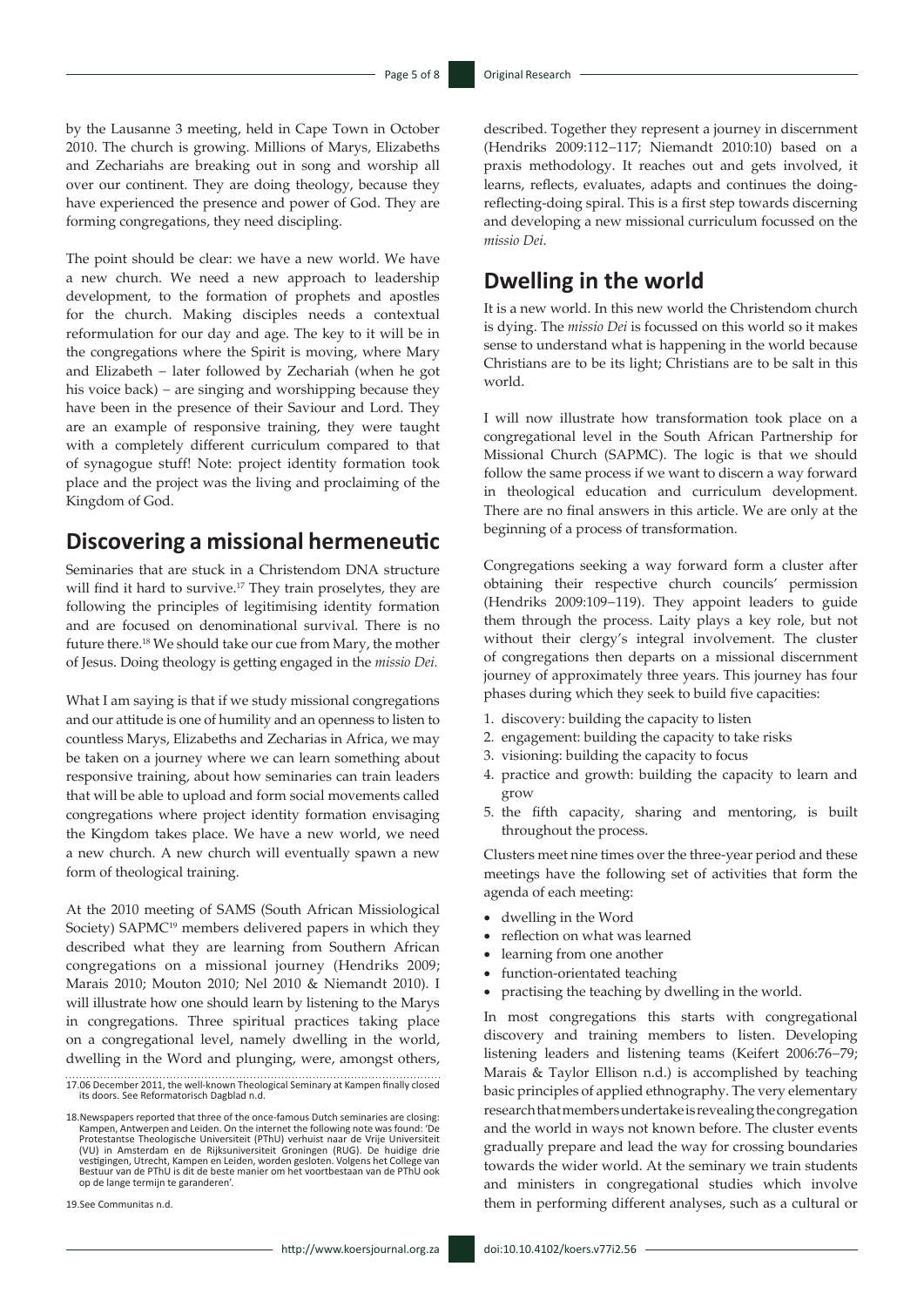identity analysis of a congregation (Hendriks 2004:105−143) as well as a contextual analysis which involves discovering the macro-, meso- and micro- context of their community and society. This involves answering the question about how globalism influences your society and faith community (Hendriks 2004:69−103). Every member lives and works somewhere in the world and is taught or sensitised to listen, deliberately and spontaneously, to what is happening in the world. Everyday encounters can become missional events if coupled with dwelling in the Word.

## **Dwelling in the Word**

Throughout the journey 'dwelling in the Word' plays a key role. In all the SAPMC meetings Luke 10:1−12 was repeatedly read, reflected upon and discussed. It becomes a well-trodden path that challenges one to 'step out' in faith on a journey across new frontiers, being guided by scriptural and spiritual principles. Nel (2010) summarised it well:

The methodology of *Dwelling in the Word* consists of reading a chosen text aloud in a group. After the initial reading of the text, time is given for silent reflection on the meaning thereof. Every group member is then instructed to find a 'reasonably friendly-looking stranger' with whom to share what has been 'heard' in the personal reflection on the text. After sharing in pairs, members report to the group what they have heard from their respective partners. The group is then invited to discover the meaning of the text for their specific context by asking: 'What is God up to here?' and 'What is the Word of God for us in this place and time (cf. Keifert 2009:21)?' These two question reflect the specific theological aim of *Dwelling in the Word* as to invite the participants thereof into the world of the text, and in so doing to join in the mission of God (the *missio Dei*) to the world (Keifert 2006:36−37). As such, it is part of the SAPMC journey to discern to whom God is specifically sending the participants as individuals and as a faith community. In the SAPMC, the expressed aim of the process of corporate spiritual discernment through *Dwelling in the Word* is to discover the preferred and promised future of God for a specific faith community. (cf. Keifert 2006:64)

I am now following the central argument of Nel (2010) to explain this spiritual exercise that is so profoundly reshaping lives and congregations. Keifert called it the most significant innovation for building the missional capacities of a local church (2006:69). Dwelling in the Word stimulates the ability of congregants to imagine their everyday life within the narrative of Scripture. If groups start practising it together, it shapes a communal spiritual discernment capacity. Mouton (2010) added to this:

This communal missional imagination empowers congregations to develop a missional understanding of the Scriptures, which will gradually change and re-shape the culture in the congregation. Those currently outside the congregational community will become more and more important. Soon congregations will ask: But to whom is Jesus sending us? Which part of the harvest was prepared in advance by the Father and the Spirit to whom Jesus is sending us, his body, now? (p. 2)

We are reminded of what Newbigin (1989:234) said: 'the only effective hermeneutic of the gospel is the life of the congregation which believes it.' Newbigin argues that a text like Luke 10:1−12 is acting like a hermeneutical lens

which shapes the way you look at and experience the world Newbigin (1989:97–99). The Word dwells in the reader; he or she is beginning to understand the world through the text. It awakens the imagination through the presence of the Holy Spirit and opens new plausibility structures of how to act and what to do. If this is performed in a group, it activates communal spiritual discernment. God's *missio* gets underway in ways that was usually completely unpredictable. The interesting thing is that it usually began at the fringes, from where it was not expected. Walls remarked that history shows this is a typical characteristic in missionary boundarycrossing events (Walls 2002:67). The SAPMC's own research shows the extent to which dwelling in the Word leads to spontaneous missional behaviour (Nel 2010:7−10; Niemandt 2010 & Marais & Taylor-Ellison n.d.).

Nel latches on to Keifert (2009:15) when he very aptly explains the difference between this movement and what typically happens in a seminary. The old notion was that theology is done in academia and is then applied in congregations. Exegesis is done according to a set of exegetical rules that often negate a missional reading of the text. It often focuses backwards or inwards but seldom outwards in dialogue with the world. Nel (2010:6) explains that academic exegesis is often an exercise in boundary marking instead of one of boundary crossing. He classifies dwelling in the Word as a form of reader-response criticism practised by ordinary, average readers, not academically trained exegetical specialists. My understanding of theology is that it takes place when God intervenes. This is the case in Mary's example, it is a womb that unleashes, or gives birth to Christ walking out ahead of us. Dwelling in the Word puts one 'on track' ... the *missio Dei* track.

# **Plunging**

Plunging refers to the capacity to cross the congregation's cultural boundaries, which includes conceptual and geographical boundaries (Mouton 2010:2). In this section I am drawing on Mouton's paper in which he sees plunging as a South African innovation of the methodology of Church Innovations (Church Innovations n.d.). During the nine cluster meetings, described above, the phases and capacities develop the plunging skill as a concrete skill that enables reaching out to the world to discover where the *missio Dei* wants to take us. This is when and where people really experience 'mission' or being sent. One can say that it is an antidote to the deadly virus of institutionalisation when a congregation starts taking care of itself. Mouton (2010) answers the 'Why plunge?' question in the following way:

- 1. It reconnects the congregation with its context and with God's actions, and as such it is refreshed and energised. The cross-cultural movement always does this (Walls 2002).
- 2. The teachability of a congregation immediately expands. In Luke the 'no purse, no bag, no sandals' advice addresses the power issue. Being a servant and eating 'whatever they provide' says something about the way in which this is undertaken.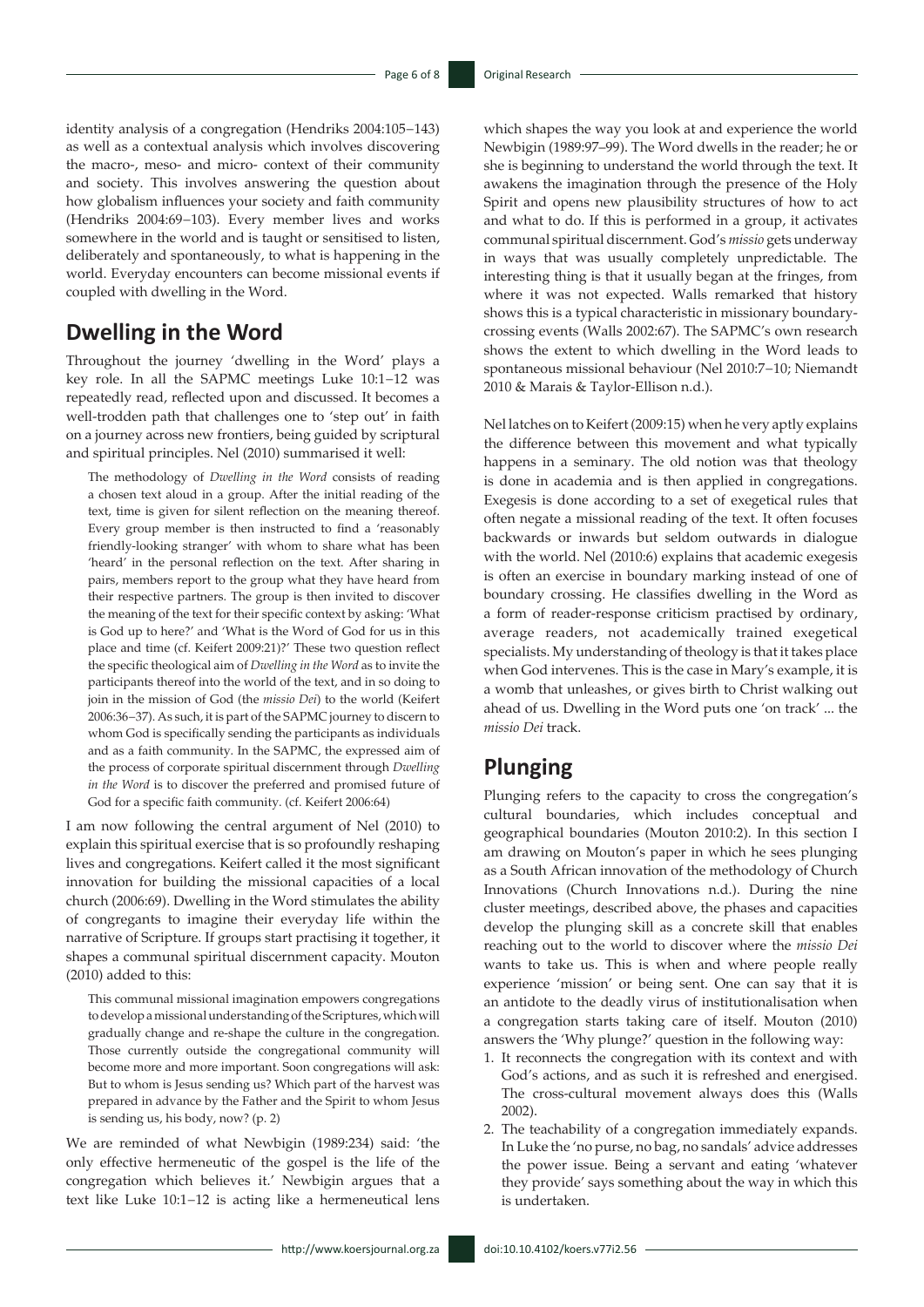- 3. The invisible walls of our own culture and setup soon become clear. The world of 'the other', the stranger, the widow and the orphan usually is a different and unknown world, and hospitality acquires a new meaning.
- 4. New community formation takes place.
- 5. The new community forms something like a bridge community that guides the ministry forward and acts as a guide for all concerned in the process of discernment of where to go with the 'new creation.' As such it illustrates the praxis methodology of being a missional church and doing theology. It allows itself to be discipled by the Triune God, realising that life is a journey and that roadmaps do not exist. It is like the manna in the wilderness. There is enough for each day. (pp. 3–4)

# **Conclusion**

Theologically speaking, we need something of the hermeneutic outlined above, which is akin to the training Mary received. It is about following Jesus in the world. It should happen as a response to God's Word and God's call. Responsive training is discernment in progress on the discipleship journey. The congregation is the habitat for doing theology<sup>20</sup>, for this journey, because theology is about the mission of God (Bosch 1991: 519). Theology is sustained by the manna of every day, received whilst on the journey. Theologians are, in the first place, the people to whom God has spoken, who believe that nothing is impossible with God, who answer to this call by saying: I am the Lord's servant. May it be to me as you have said. (Lk 1:36)

We have a new world. Globalisation is a reality, penetrating even to the most remote villages of Africa. We are discovering how to be a missional church in this new world and how important congregations are as the places where primal theology is done. Seminaries should therefore reconsider their very being and function.

We do understand that proselytising is not what Acts 15 had decided. We do realise that what happened after Acts 15 is what today can be called 'uploading'. The Wikipedia principle is simply new language for a very basic assumption of Christian faith. The body of Christ is a missional body and each and all members are gifted to take part in the *missio Dei*  (1 Cor. 12; Rm. 12; Eph. 4:1−17). It does require a discipleship process (Coleman 1963).

History shows that churches die when they neglect this and grow when they are obedient and reach out to Judea, Samaria and the ends of the earth.

So where does this leave us with our seminaries and their curricula?

It is obvious that the traditional seminary and traditional way of doing theology are about 500 years old, a product of Christendom (Tickle 2008). We are in the liminal sphere in which a new epoch is taking shape. More than ever seminaries

20.Newbigin's (1989:222−233) words are famous: 'The congregation as the hermeneutic of the gospel.'

now need congregations where God has moved the waters and healing takes place, to guide them. Discernment is living from manna on a journey and seminaries should be invited to join that journey. If both congregations and seminaries can travel without bags and purses and sandals and eat what food there is on the table, the journey will continue and the road will unfold and peace will be with them; a peace not like that of the world.

# **Acknowledgements**

# **Competing interests**

The author declares that he has no financial or personal relationships which may have inappropriately influenced him in writing this article.

## **References**

- ACTEA, 2010, *Proposed revisions to ACTEA standards and guide to self evaluation; Draft approved by ACTEA Executive Committee for circulation and public comment*, viewed 01 August 2010, from: [actea-standards-english+subscribe@googlegroups.](mailto:actea-standards-english+subscribe@googlegroups.com) [com](mailto:actea-standards-english+subscribe@googlegroups.com)
- Barth, K., 1958, *The doctrine of reconciliation*, Church Dogmatics Volume IV−2, T&T Clark, Edinburgh.
- Bediako, K., 1992, *Theology and identity. The impact of culture upon Christian thought in the second century and in modern thought,* Regnum, Oxford.
- Bediako, K., 2004, *Jesus and the gospel in Africa*: *History and experience*, Orbis, New York.
- Bosch, D., 1991, *Transforming mission*, Orbis, New York.
- Brink, E.R., 2011, 'Waiting to renew your congregation's worship practices?', *Reformed Communiqué*, September, 1−3.
- Carl, A.E., 2009, *Teacher empowerment through curriculum development: Theory into practice*, 3rd edn., JUTA Publishers, Cape Town.
- Castells, M., 2004, *The power of identity. The information age: economy, society and culture*, vol. II, 2nd edn., Blackwell, Oxford.
- Church Innovations n.d., *Welcome to Church Innovations*!, viewed 22 April 2010, from <http://www.churchinnovations.org/>
- Coleman, R.E., 1963, *The Master plan of evangelism,* Revell, Old Tappan
- Communitas, n.d., *Southern African Partnership for Missional church*, viewed 22 April 2010, from [http://www.communitas.co.za/index.php/artikels2/26--wat-is-die](http://www.communitas.co.za/index.php/artikels2/26--wat-is-die-vennootskap-van-gestuurde-gemeentes )[vennootskap-van-gestuurde-gemeentes](http://www.communitas.co.za/index.php/artikels2/26--wat-is-die-vennootskap-van-gestuurde-gemeentes )
- Conradie, E.M., 1997, 'An ABC in theological education', *NGTT* 38(4), 349−361.
- Cox, H., 1995, *Fire from Heaven: the rise of Pentecostal spirituality and the reshaping of religion in the twenty-first century*, Addison-Wesley, New York.
- Farley, E., 1983, *Theologia*: *The fragmentation and unity of theological education*, Fortress Press, Philadelphia.
- Friedman, T.L., 2007, *The world is flat. A brief history of the twenty-first century,*  Picador, New York.
- Gladwell, M., 2001, *The tipping point. How little things can make a bid difference*, Abacus, London.
- Global Security Security.org, 2000, *Swaziland: IRIN Focus on political unrest*, viewed 21 March 2011, from http://www.globalsecurity.org/military/library/ news/2000/11/war-001109-afswz.htm
- Green, C. & Robinson, M., 2008, *Metavista: Bible, Church and mission in an age of imagination,* Authentic, Milton Keynes.
- Guder, D.L. (ed.), 1998, *Missional Church*: *A vision for the sending of the church in North America*, Eerdmans, Grand Rapids.
- Heitink, G., 1999, *Practical Theology: history, theory, action domains*, Eerdmans, Grand Rapids.
- Hendriks, H.J., 2004, *Studying congregations in Africa*, Lux-Verbi-BM, Wellington.
- Hendriks, H.J., 2009, 'Trauma and conflict as prerequisites for identity formation − Lessons from the South African Partnership for Missional Churches, *Dutch Reformed Theological Journal* 50(1&2), 109−119.

Jenkins, P., 2002, *The next Christendom: the coming of global Christianity*, Oxford, Oxford. Jenkins, P., 2006, *The new faces of Christianity*, *Believing the Bible in the global South*, Oxford.

- Jenkins, P., 2009, *God's continent: Christianity, Islam, and Europe's religious crisis,* Oxford University Press, Oxford.
- Kalu, O., 2008, *African Pentecostalism: An introduction,* Oxford, New York.
- Keck, L.E., 1993, *The Church confident*, Abingdon, Nashville.